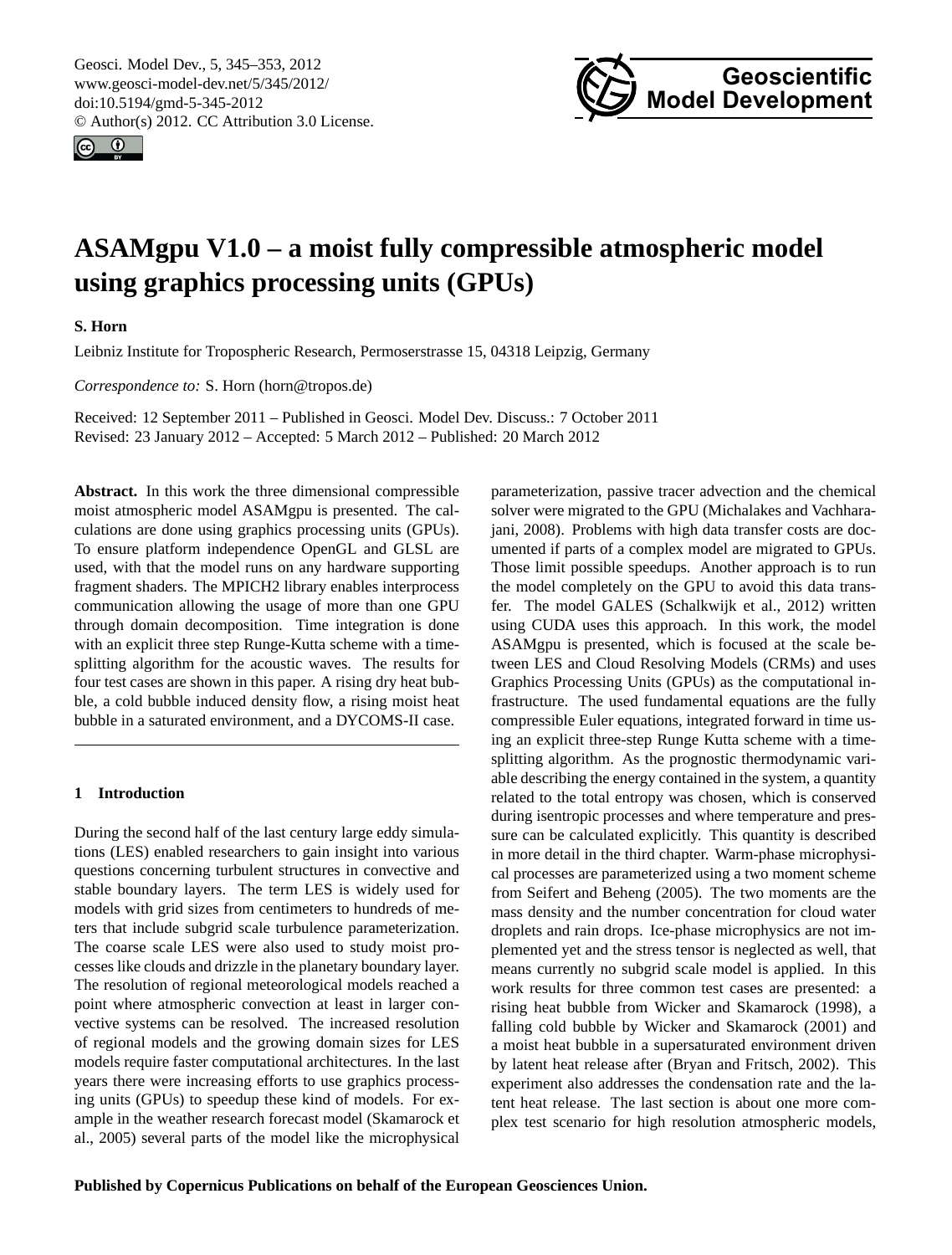a nocturnal drizzling stratocumulus layer [\(Wang and Fein](#page-8-6)[gold,](#page-8-6) [2009\)](#page-8-6) and results of the first scaling experiments using this case are presented. Especially for the last example a large domain size at high resolution is necessary and the integration time is 16h at a time step of one second. To solve this computational demanding task in a tolerable time a powerful computer is needed. Therefore one quad core CPU node with four GPUs (AMD Radeon HD 5870) is used. The CPU is an Intel(R) Xeon(R) CPU E5530 with 4 cores, with that 4 GPU threads can be distributed over the available cores. One of these GPUs has an theoretical peak performance of 2.72 TFlops [\(ATI Specs,](#page-7-1) [2009\)](#page-7-1), with that four of them should be about 10 TFlops, but this is a very optimistic value disregarding communication cost between GPUs. The electric power consumption of this system is in the range of one kilowatt. To provide the possibility to run a cluster of these nodes the model is also designed for inter-node communication using the second version of the Message Passing Interface (MPICH2, [Gropp et al.,](#page-8-7) [1999\)](#page-8-7). The operating system is a standard linux with hardware accellerated xserver using the proprietary drivers by AMD. Currently it is not possible to run the model on a CPU only system.

## **2 OpenGL and GLSL**

The model uses modern Graphics Processing Units (GPUs) for fast and efficient massive parallelized computations. The application of GPUs for non-graphic calculations is also called General Purpose Computation on Graphics Processing Units (GPGPU). Different approaches for GPGPU exist. Some of them are vendor specific like CUDA from nVidia or Stream from ATI depending on the corresponding hardware. Vendor independent solutions currently available are OpenGL with the OpenGL Shader Language (GLSL) and OpenCL. This model was developed using OpenGL + GLSL.

The main concepts of all GPGPU solutions are quite similar, but the vocabulary is different between the different approaches. The computation process is defined using a certain number of buffers, also called textures. These buffers are used to store the data describing the physical system in the graphics device memory. To describe the computation applied to these buffers, small programs called kernels or shaders are used. In the OpenGL approach these kernels are written in GLSL, a language with a C-like syntax. GLSL supports functions, if-branches and loops. Branches should be used carefully because they could significantly slow down the computation step. After the definition of the used buffers and the kernel, a calculation step is initiated. This happens by rendering a plane using up to eight input textures into a number of output texture framebuffers. The number of simultaneous possible input and output textures differ from device to device, currently eight for each are a common number. During this step the graphics device splits the output buffers in a large number of blocks which then are all processed in parallel by the shader units, also called stream processors. In OpenGL this is done by the device driver completely transparent to the developer. In OpenCL and vendor specific solutions like CUDA it is possible to control block sizes and the number of used threads. Current GPUs have a large number of shader units, e.g. an ATI Radeon HD 5780 has 320 independent stream processors where every single one is a small 5-D vector unit, or e.g. nVidia Tesla C2070 with 448 scalar stream processors.

## **3 Used entropy variable**

To describe atmospheric processes including heat fluxes, radiation and phase transitions, the equations of momentum and mass conservation have to be extended by a prognostic equation describing the transport and the sources and sinks for energy. This can be done using different thermodynamic variables, like the total energy, temperature, potential temperature, equivalent potential temperature or entropy. During this work a variable was chosen, which has no sources or sinks during isentropic processes, like advection, and from which the absolute temperature and the pressure, needed for boundary conditions and microphysics, may be derived explicitly.

The first law of thermodynamics, written in specific quantities, including phase transition from water vapor to liquid water yields

$$
du(s, \alpha, \rho_l, \rho_v) = Tds - pd\alpha + \frac{1}{\rho}(\mu_v - \mu_l)d\rho_v
$$
 (1)

with the definitions of enthalpy and latent heat

$$
h = u + p\alpha \quad \text{and} \quad L_v = (\mu_v - \mu_l) \tag{2}
$$

we get

$$
dh = T ds + \alpha dp + \frac{1}{\rho} L_v d\rho_v \tag{3}
$$

Introducing the definitions of specific heat capacity at constant pressure and the gas constant for a mixture,

$$
dh = c_{\text{pml}} dT \tag{4}
$$

$$
c_{\text{pml}} = \frac{\rho_d c_{pd} + \rho_v c_{pv} + \rho_l c_{pl}}{\rho} \quad \text{and} \quad R_{\text{ml}} = \frac{\rho_d R_d + \rho_v R_v}{\rho} \tag{5}
$$

and the equation of state for a vapor air mixture

$$
\alpha = \frac{R_{\rm ml} T}{p} \tag{6}
$$

we get

$$
c_{\text{pml}}dT = Tds + \frac{R_{\text{ml}}T}{p}dp + \frac{L_v}{\rho}d\rho_l
$$
\n(7)

or

$$
ds = \frac{c_{\text{pml}}}{T}dT - \frac{R_{\text{ml}}}{p}dp - \frac{L_v}{\rho T}d\rho_l.
$$
 (8)

# **Geosci. Model Dev., 5, 345[–353,](#page-0-0) 2012 www.geosci-model-dev.net/5/345/2012/**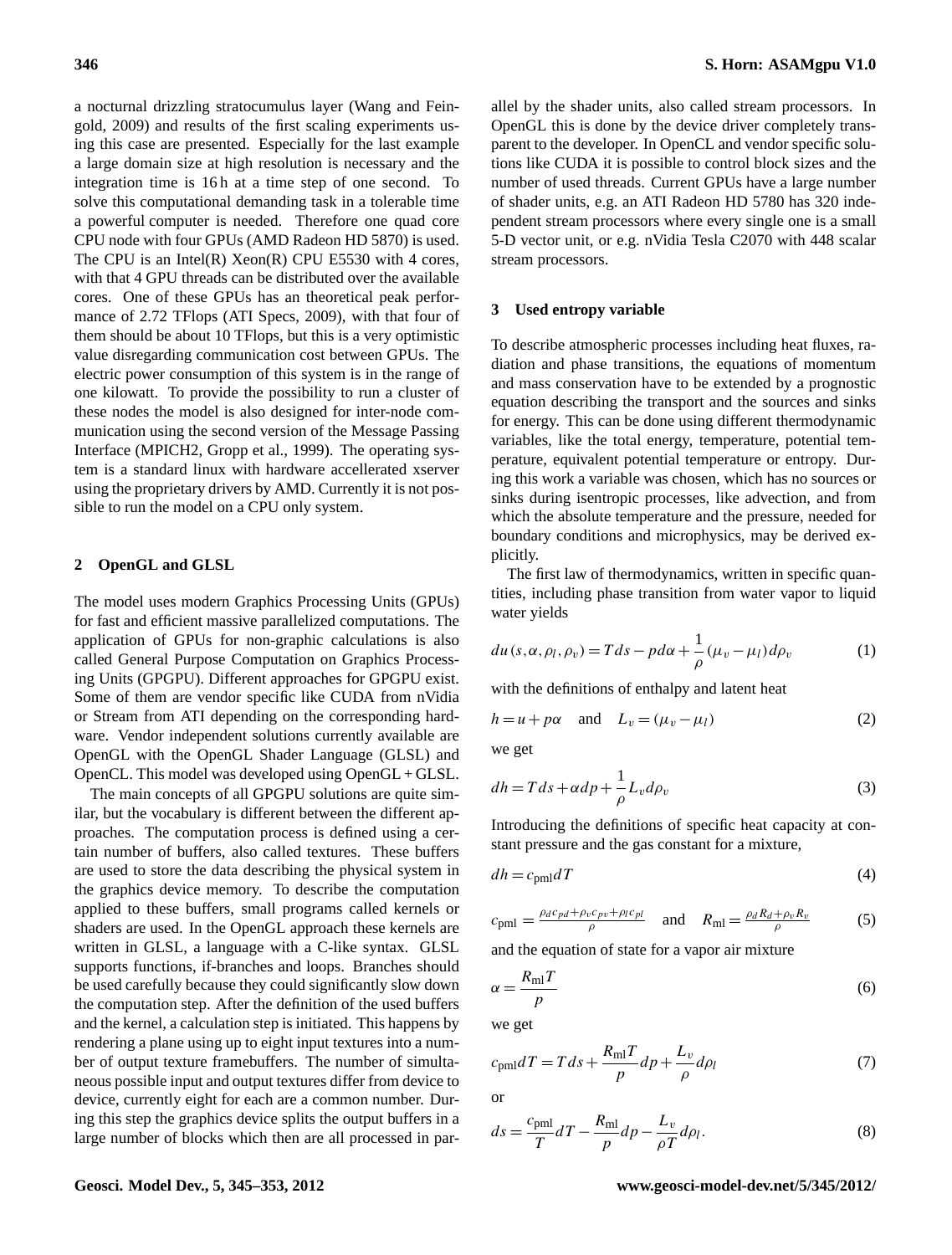# **S. Horn: ASAMgpu V1.0 347**

Integration leads to

$$
s = c_{\text{pml}} \ln(T) - R_{\text{ml}} \ln(p) - \int \frac{L_v}{\rho T} d\rho_l + C_0 \tag{9}
$$

Introducing a quantity  $\sigma$  as a measure for entropy content caused by temperature and pressure

$$
\sigma = c_{\text{pml}} \ln(T) - R_{\text{ml}} \ln(p) \tag{10}
$$

leas to

$$
s = \sigma - \int \frac{L_v}{\rho T} d\rho_l + s_0 \tag{11}
$$

For the phase transition from vapor to liquid water the assumption of conservation of total mass ( $\frac{d\rho_d}{dt} = 0$ ;  $\frac{d\rho_v}{dt} = -\frac{d\rho_l}{dt}$ ) yields

$$
\frac{ds}{dt} = \frac{d\sigma}{dt} - \frac{1}{\rho} (c_{pl} - c_{pv}) \ln(T) \frac{d\rho_l}{dt} - \frac{1}{\rho} R_v \ln(p) \frac{d\rho_l}{dt}
$$

$$
- \frac{L_v}{\rho T} \frac{d\rho_l}{dt}
$$
(12)

with

$$
\frac{ds}{dt} = \frac{1}{T}\delta Q\tag{13}
$$

we get the evolution equation for  $\sigma$ 

$$
\left(\frac{\partial \sigma}{\partial t} + (\mathbf{v} \nabla)\sigma\right) = \frac{1}{T} \delta Q + \frac{1}{\rho} \left(c_{pl} - c_{pv}\right) \ln(T) \frac{d\rho_l}{dt} + \frac{1}{\rho} R_v \ln(p) \frac{d\rho_l}{dt} + L_v \frac{d\rho_l}{dt}
$$
\n(14)

This quantity has some advantages. First it is conserved under adiabatic processes without phase transitions. Second, explicit equations for absolute pressure and temperature can be obtained. And last but not least the source terms in the case of phase transitions can be derived quite easily.

$$
\theta = \exp\left(\frac{\rho \sigma}{c_{\text{pml}}} + \frac{R_{\text{ml}}}{c_{\text{pml}}} \ln(p_0)\right) \tag{15}
$$

$$
T = \exp\left(\frac{\rho \sigma}{c_{\text{pml}} - R_{\text{ml}}} + \frac{\ln(R_{\text{ml}})}{c_{\text{pml}}/R_{\text{ml}} - 1}\right)
$$
(16)

$$
p = \exp\left(\frac{\rho \sigma}{c_{\text{pml}} - R_{\text{ml}} + \frac{\ln(R_{\text{ml}})}{1 - R_{\text{ml}}/c_{\text{pml}}}\right)
$$
(17)

#### **4 Model description**

## **4.1 Governing equations**

The equations used in the GPU-Model are a form of the Euler equations for a compressible fluid in conservative form where the conservation of mass is applied for the bulk density  $(\rho)$ . In addition further transport equations for the partial phases water vapor density  $(\rho_v)$ , cloud water density  $(\rho_c)$  and rain water density  $(\rho_r)$ , including the source terms from the



<span id="page-2-0"></span>**Fig. 1.** Butcher tableau of the used Runge Kutta scheme.

microphysics  $(S_{\rho_i MP})$  are used. The momentum equation is the standard Euler equation using bulk density and bulk momentum. The energy equation is written in the form of entropy derived in the last chapter. In addition to the mass density transport equations, similar equations are included for available cloud condensation nuclei density  $(N_{\text{CCN}})$ , cloud droplet density  $(N_c)$  and rain droplet density  $(N_r)$ , again with sources from the microphysical parameterization  $(S_{N_iMP})$ . These source terms currently include mass transfer between the different phases and changes in number concentration density due to the processes of condensation and evaporation, activation, selfcollection, autoconversion and sedimentation.

Subgrid scale turbulence, the Coriolis force and ice-phase microphysics are currently ignored. So the basic equations can be written as follows:

$$
\frac{\partial \rho}{\partial t} + \nabla(\mathbf{v}\rho) = 0 \tag{18}
$$

$$
\frac{\partial \rho_i}{\partial t} + \nabla(\mathbf{v}\rho_i) = S_{\rho_i \mathbf{M} \mathbf{P}} \qquad i = v, c, r \tag{19}
$$

$$
\frac{\partial N_i}{\partial t} + \nabla(\mathbf{v}N_i) = S_{N_i\text{MP}} \qquad i = \text{CCN}, c, r \tag{20}
$$

$$
\frac{\partial \rho \mathbf{v}}{\partial t} + \nabla (\rho \mathbf{v} \cdot \mathbf{v}) = -\nabla p - \rho \mathbf{g}
$$
 (21)

$$
\frac{\partial \rho \sigma}{\partial t} + \nabla (\mathbf{v} \rho \sigma) = S_{\rho \sigma \mathbf{M} \mathbf{P}} \tag{22}
$$

### **4.2 Time integration and grid structure**

The time integration scheme is based on [Wicker and Ska](#page-8-5)[marock](#page-8-5) [\(2001\)](#page-8-5), using an explicit three step Runge Kutta scheme (RK3) with a time splitting algorithm for the fast pressure waves, which are integrated using a simple leapfrog algorithm. The Butcher tableau of the used low-storage RK3 is shown in Fig. [1.](#page-2-0) This RK3-Leapfrog combination has to be stabilized using divergence damping.

The model uses a staggered grid (Arakawa-C), where the scalars are cell centered, and the velocity components are stored at corresponding faces. For the advection scheme the scalars are interpolated to cell faces using a third order upwind scheme without limiters once every Runge Kutta intermediate step. The bottle neck for GPGPU is the PCIe bus which is very slow compared to internal GPU communication, such that a small stencil strongly increases performance on multi GPU architectures. Similar time integration methods are commonly used by [Bryan and Fritsch](#page-7-0) [\(2002\)](#page-7-0), in the weather research forecast model (WRF) [\(Skamarock](#page-8-0) [et al.,](#page-8-0) [2005\)](#page-8-0), and the COSMO by the german weather service (DWD).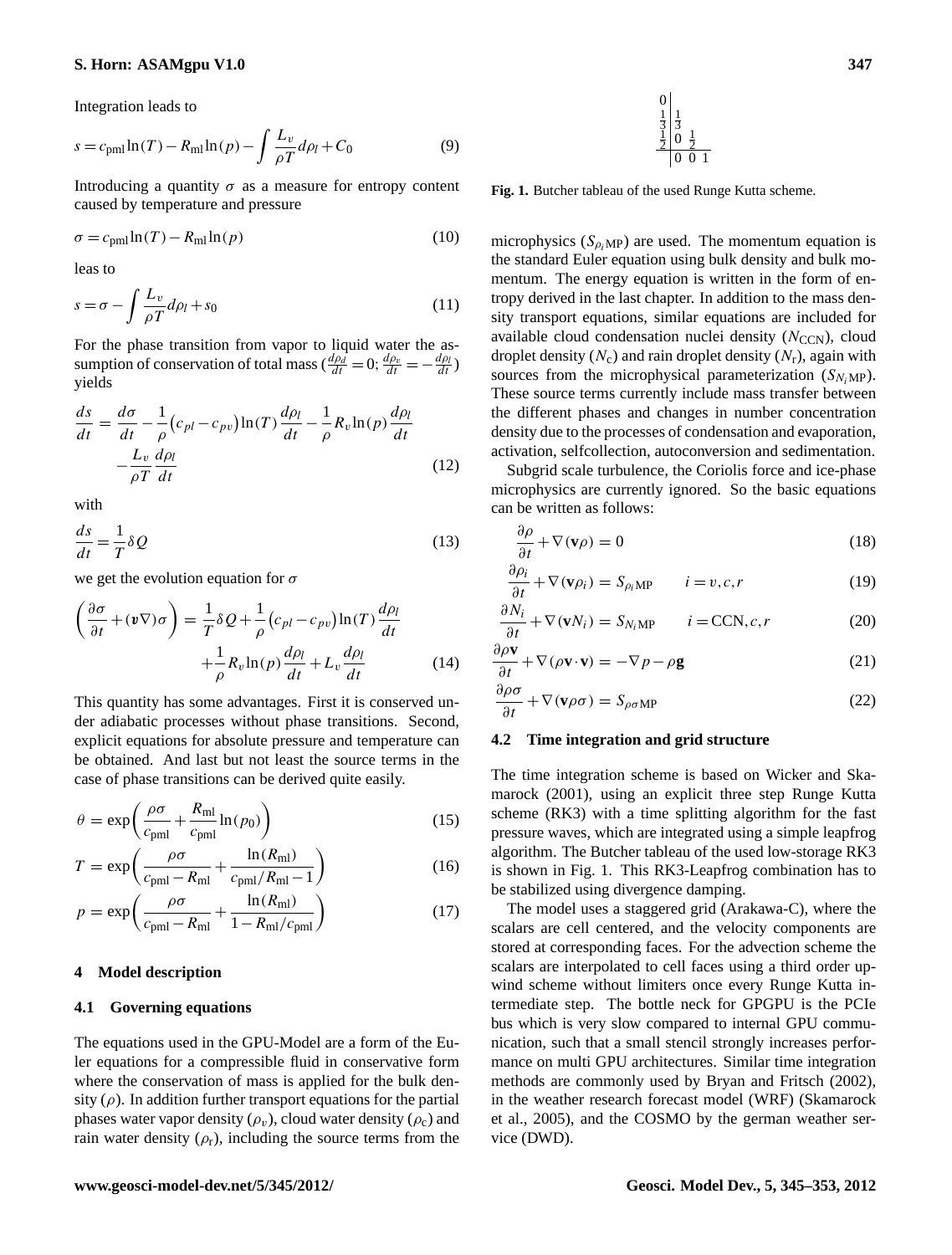#### **4.3 Model structure**

The model is written in C++ using object oriented programming approaches. The GPU parallelization is encapsulated in two classes, the *texture* and the *shader* class. The *texture* class is used to allocate the memory on the GPU, transfer data between CPU and GPU. It handles the loading and saving of texture fields and generates a framebuffer object to enable the texture as a render target for writing into the texture from a shader. The *shader* class loads a shader source file, sends it to the device driver for compilation and linking to generate a shader program object, which then can be used to perform calculations. The shader source files are simple ASCII text files. In addition it contains an array of pointers to texture objects to specify input and output textures for the calculation step. The *shader* class takes care of binding the needed textures to texture units, transfering texture handles to the shader program and performing a calculation step.

The node level parallelization is done by a class called *transporter* which itself uses the MPICH2 library for internode communication. The class provides two methods, one to load the data for a specified part of the model domain from the GPU memory into CPU memory and to send it to another process/node, and another method to receive this data and upload it to the GPU memory. The access to the GPU memory and the MPICH2-send and -receive procedures are implemented as asynchronous data transfers. Thus a process can download data from a GPU to the CPU while the CPU already sends data to another process, or the receiving process may upload data to the GPU while receiving another dataset from a different process in parallel.

## **4.4 Microphysics**

The model includes a two moment microphysics, based on the work of [\(Seifert and Beheng,](#page-8-3) [2005\)](#page-8-3) (SB2005), but not all processes described by SB2005 are included yet. The processes currently implemented are activation of cloud condensation nuclei to cloud droplets, condensation and evaporation of water vapor to/from these droplets, selfcollection of cloud droplets, autoconversion from cloud droplets to rain drops, selfcollection of rain drops, accretion of cloud droplets by rain, sedimentation and evaporation of rain drops. Collisional breakup and ice-phase microphysics as very important processes in deep convective clouds are neglected, because the scope currently lays on shallow cumulus convection. The advection without limiters and numerical errors during the condensation/evaporation process causes unphysical negative values in the prognostic mass and number density variables, so all negative densities have to be clamped to zero for the parameterizations after SB2005. All transition rates are processed by an additional limiter which ensures that negative values will be drawn back to zero and transition rates will not exceed available quantities. For this limiter the unclamped values have to be used.

#### **4.4.1 Limiter example: activation**

Detailed description for the microphysical source terms can be found in SB2005. In the ASAMgpu model these source terms are modified to ensure stability and handle negative values caused by the third order advection scheme without flux limiter. In this section this algorithm is presented using the example of activation from cloud condensation nucleis to cloud droplets. After SB2005 the activation rates are nonzero if the cell is supersaturated  $(S > 0.0)$ , the vertical velocity is positive  $(w > 0.0 \text{ m s}^{-1})$ , the gradient of supersaturation in vertical direction is positive  $\left(\frac{dS}{dz} > 0.0 \,\text{m}^{-1}\right)$  and the temperature is above 233.15 K ( $T > 233.15$  K). In this context S is the supersaturation in percent. In SB2005 a power law is used as an empirical activation spectra to compute available CCN number density while in the ASAMgpu model the number density of available cloud condensation nuclei is a prognostic variable and the supersaturation dependency is neglected. With that the activation rate is given by

$$
\frac{\partial N_{\text{CSB}}}{\partial t} = N_{\text{CCN}} k_{\text{CCN}} \frac{1}{S} \frac{dS}{dz} w \tag{23}
$$

In the ASAMgpu model this activation rate gets limited by the unclamped available cloud condensation nuclei density  $(N_{\text{CCN}})$  using a form of the triangle inequality (Eq. 26). The result of this limiting procedure is near the (for)cing if the (lim)iter is much larger then the forcing. This is the case if a huge quantity of cloud condensation nuclei is available. If the forcing is near the limiter, the process is damped to not consume more then the available  $N_{\text{CCN}}$ . But if the limiter is negative we always get a result that compensates the negative values and draws them back to zero, while conserving mass and number density budgets.

$$
for = \frac{\partial N_{\text{cSB}}}{\partial t} \tag{24}
$$

$$
\lim = N_{\text{CCN}} \tag{25}
$$

$$
\frac{\partial N_{\text{CCN}}}{\partial t} = \text{for} + \text{lim} - \sqrt{\text{for}^2 + \text{lim}^2}
$$
 (26)

Assuming all activated droplets contain the smallest possible drop mass of  $10^{-12}$  kg we can calculate the mass change from water vapor to cloud water. With the condensed water mass we can determine the source from latent heat and the change in  $\rho\sigma$  caused by the change of mass fractions in the gas constant and heat capacity of the mixture.

$$
\frac{\partial \rho_c}{\partial t} = 10^{-12} \text{ kg} \frac{\partial N_c}{\partial t} \tag{27}
$$

$$
\frac{\partial \rho \sigma}{\partial t} = L_v \frac{1}{T} \frac{\partial \rho_c}{\partial t} + \ln(T) \left( C_{pl} - C_{pv} \right) \frac{\partial \rho_c}{\partial t}
$$
(28)

$$
+\ln(p) R_v \frac{\partial \rho_c}{\partial t}
$$
 (29)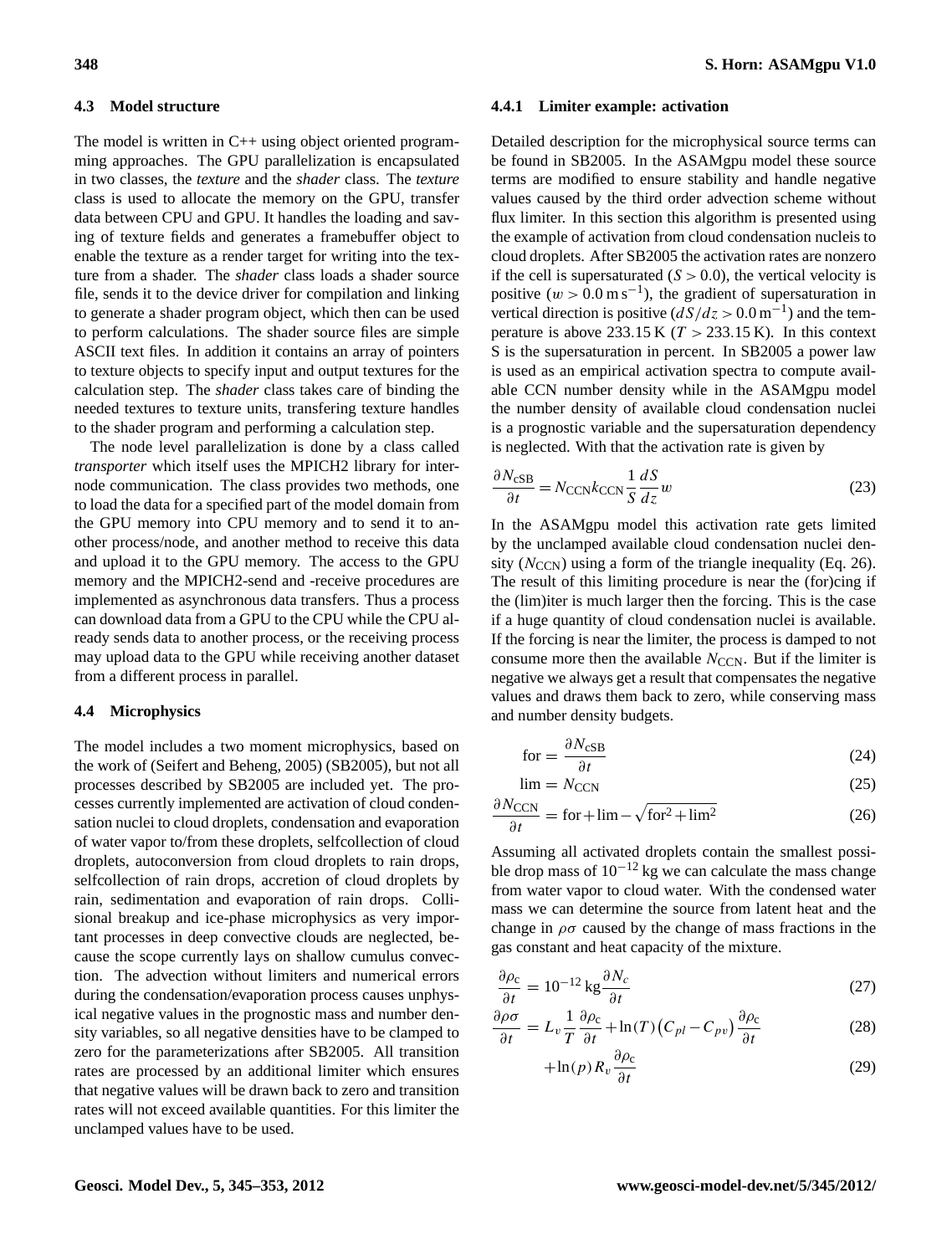#### **4.4.2 Condensation and evaporation of cloud water**

The saturation adjustment technique is a common method, to calculate the amount of water vapor condensed during a timestep. Therefor all microphysical parameterizations are processed and after that the complete fraction of water vapor above the saturation level is handled as condensate. In this approach supersaturation is reduced immediately and the time integration for the microphysics has to be processed separately. In the ASAMgpu model the saturation adjustment technique was replaced by a relaxation process from vapor pressure to saturation vapor pressure. In this combination of parameterizations, condensation and activation are two competing processes, both computed parallel, both consuming water vapor. The forcing for this process is the difference between actual water vapor density and the density at saturation. The process is limited by the available cloud water, so condensation occurs at supersaturation and evaporation occurs if the gridcell is unsaturated and cloud water is available. The time scale of this process is controlled by a constant  $C_{\text{cond}}$ . If this constant is very high, we are near the saturation adjustment technique and supersaturation will be decreased nearly instantly. With a very low constant this process gets too slow and convection may be suppressed, in this case the moist bubble example presented later will produce wrong results. A constant set to one seems to be a good choice.

$$
for = \rho_v - (p_{vs}T/R_v) \tag{30}
$$

$$
\lim = \rho_{\rm c} \tag{31}
$$

$$
\frac{\partial \rho_c}{\partial t} = C_{\text{cond}} \left( \text{for} - \text{lim} + \sqrt{\text{for}^2 + \text{lim}^2} \right)
$$
 (32)

Again from the condensed/evaporated mass the necessary source/sink from latent heat release/consumption for the entropy variable has to be derived.

$$
\frac{\partial \rho \sigma}{\partial t} = \left( L_v \frac{1}{T} + \ln(T) (C_{pl} - C_{pv}) + \ln(p) R_v \right) d\rho_c \tag{33}
$$

Two more simple equations are used to ensure that if no condensate exists droplet number density reduces to zero, or if condensate exists droplet number density is within the limits defined by the distribution parameters (see SB2005). The speed of this correction is controlled by the constant  $C$ currently set to  $0.01$  s<sup>-1</sup>. This process is a transition between available cloud condensation nuclei number density and cloud droplet number density, so evaporated droplets produce new possible cloud condensation nuclei. These corrections are reducing  $N_c$  if droplets get to small

$$
\frac{\partial N_c}{\partial t} = \min\left(0, \quad C\left(\frac{\rho_c}{x_{\min}} - N_c\right)\right) \tag{34}
$$

and increasing  $N_c$  if droplets get to big

$$
\frac{\partial N_c}{\partial t} = \max\left(0, \quad C\left(\frac{\rho_c}{x_{\text{max}}} - N_c\right)\right) \tag{35}
$$

with

$$
\frac{\partial N_{\text{CCN}}}{\partial t} = -\frac{\partial N_{\text{c}}}{\partial t} \tag{36}
$$

# **5 Examples**

In this section three two dimensional test cases and one more complex three dimensional test case were simulated with the ASAMgpu model. The first two cases are a rising heat bubble [Wicker and Skamarock](#page-8-4) [\(1998\)](#page-8-4) and the cold bubble induced density flow from [Wicker and Skamarock](#page-8-5) [\(2001\)](#page-8-5). The third case is a rising moist heat bubble in a saturated environment driven by the latent heat release [\(Bryan and Fritsch,](#page-7-0) [2002\)](#page-7-0), which is a good test for microphysical parameterizations, but does not include transition to rain. The last three dimensional case is the DYCOMS-II case with complete two moment microphysics including drizzle and the formation of open cell structures [\(Wang and Feingold,](#page-8-6) [2009\)](#page-8-6).

## **5.1 Dry heat bubble**

The first test is a rising heat bubble under dry conditions. The domain size is  $160 \times 80$  cells at a spatial resolution of 125 m with periodic horizontal boundary conditions. The initial state consist of an adiabatic atmosphere with a perturbation in the potential temperature. The amplitude of the perturbation is 2 K with a radius of 2 km. The bubble is located in the horizontal center of the domain at 2 km height described by

$$
x_c = 10000 \text{m} \quad z_c = r_x = r_z = 2000 \text{m} \tag{37}
$$

$$
L = \sqrt{\left(\frac{x - x_c}{r_x}\right)^2 + \left(\frac{z - z_c}{r_z}\right)^2} \tag{38}
$$

$$
\theta' = 2\cos^2\left(\frac{\pi L}{2}\right) \tag{39}
$$

A uniform horizontal velocity of  $20 \text{ m s}^{-1}$  is applied, leading to a transport of the bubble through the whole domain and the boundaries. After 1000 s a complete cycle is fulfilled and the bubble reaches the center of the domain again. The time steps for this test case were chosen after [\(Jebens et al.,](#page-8-8) [2009\)](#page-8-8) with 2 s and 10 fast pressure steps and 7 s and 30 pressure steps as well. Divergence damping with a damping coefficient of  $v =$ 0.025 is used. The results for both time steps are equal and shown in Fig. [2.](#page-5-0) The bubble rises up, the top of the bubble reaches a height of 8 km and the solution keeps symmetric as expected.

#### **5.2 Dry cold bubble**

The second test case has a slightly larger domain as the first one and in contrast to the heat bubble the perbutation now consist of a cold pool. Again the initial state is a dry, adiabatic atmosphere with a uniform horizontal velocity field of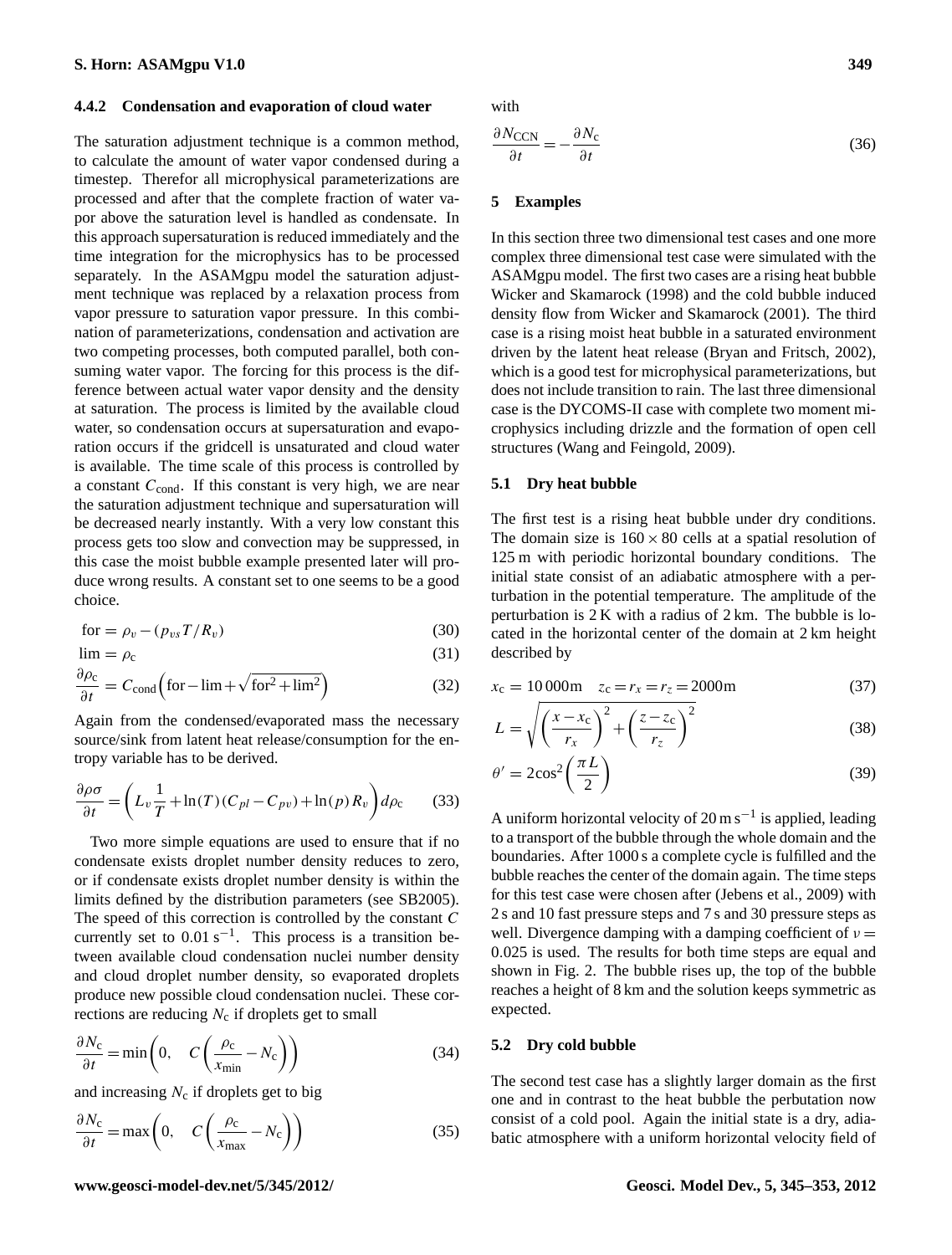

<span id="page-5-0"></span>**Fig. 2.** Result for the heat bubble test case after 1000 s (contours: pot. temp. 0.25 K)

 $20 \text{ m s}^{-1}$ . The domain now has  $180 \times 80$  cells at a resolution of 200 m. With that one cylce needs 900 s. The bubble is initialized in the horizontal center of the domain again but now at 4 km height, and the horizontal radius is extended to 4 km as well. The amplitude of the pertubation is 15 K and applied to the temperature described by:

$$
x_c = 18000 \,\text{m} \quad z_c = r_x = 4000 \,\text{m} \quad r_z = 2000 \,\text{m} \tag{40}
$$

$$
L = \sqrt{\left(\frac{x - x_c}{r_x}\right)^2 + \left(\frac{z - z_c}{r_z}\right)^2} \tag{41}
$$

$$
T' = -15\cos^2\left(\frac{\pi L}{2}\right) \tag{42}
$$

The large timestep is 2 s and with that 6 pressure time steps are needed at this spatial scale. Again divergence damping is necessary with a damping coefficient of  $v = 0.025$ . The result after one complete cycle is shown in Fig. [3.](#page-5-1) Compared to the results of [Jebens et al.](#page-8-8) [\(2009\)](#page-8-8) and [Wicker and Skamarock](#page-8-5) [\(2001\)](#page-8-5) the overall structure is reproduced, but the solution seems to be more diffusive. That may be caused by the 3rd order upwind advection scheme, compared to the 5th order advection schemes used by the cited studies.

# **5.3 Moist heat bubble**

The third test case for the GPU-Model is a modification of the rising heat bubble. It was suggested by [Bryan and Fritsch,](#page-7-0) [2002,](#page-7-0) and is also a test for a part of the microphysics. In this case the initial state is again a hydrostatic atmosphere with neutral stability for moist air. To simplify the definition of neutral stability for the moist case two assumptions are made, the first one is the total water mixing ratio is constant and the second one is that all phase changes are exactly



<span id="page-5-1"></span>Fig. 3. Result for the cold bubble test case after 900 s (contours: pot. temp. 1 K).

reversible. Under these assumptions a moist neutral atmosphere can be defined by a constant wet equivalent potential temperature, therefore the atmosphere has to be saturated at all levels. For this test the microphysics are reduced to the reversible phase change, respectively only the processes of activation and condensation/evaporation are enabled. The simulation is a good proof of condensation rates and latent heat release, if these are too slow the bubble stops rising and will not reach the final height of 8 km after 1000 s. All other parameters are similar to the dry heat bubble test case, that includes a slightly different resolution than in the work of Bryan and Fritsch (125 m vs. 100 m), an advective timestep of 7 s with six steps for the acoustic modes and  $20 \text{ m s}^{-1}$ horizontal wind. The perturbation for a 300 K background potential temperature is applied to the density potential temperature in the form

$$
x_c = 10\,000 \,\text{m} \quad z_c = 2000 \,\text{m} \quad r_x = r_z = 2000 \,\text{m} \tag{43}
$$

$$
L = \sqrt{\left(\frac{x - x_c}{r_x}\right)^2 + \left(\frac{z - z_c}{r_z}\right)^2} \tag{44}
$$

$$
\theta' = -2\cos^2\left(\frac{\pi L}{2}\right) \tag{45}
$$

The results shown in Fig. [4](#page-6-0) are quite similar to the ones of the dry heat bubble, except the final solution shows a slight asymmetry.

# **5.4 DYCOMS-II**

To test the complete microphysics including selfcollection, autoconversion, sedimentation and evaporation of rain, as well as number concentration dependencies, the evolution of drizzling stratocumulus cloud layers are a challenging and interesting subject for research. Also the long time evolution of such cloud fields is very sensitive to the used microphysics, which makes them a good test case.

The boundary conditions for these simulations are the same as described in [Wang and Feingold](#page-8-6) [\(2009\)](#page-8-6), based on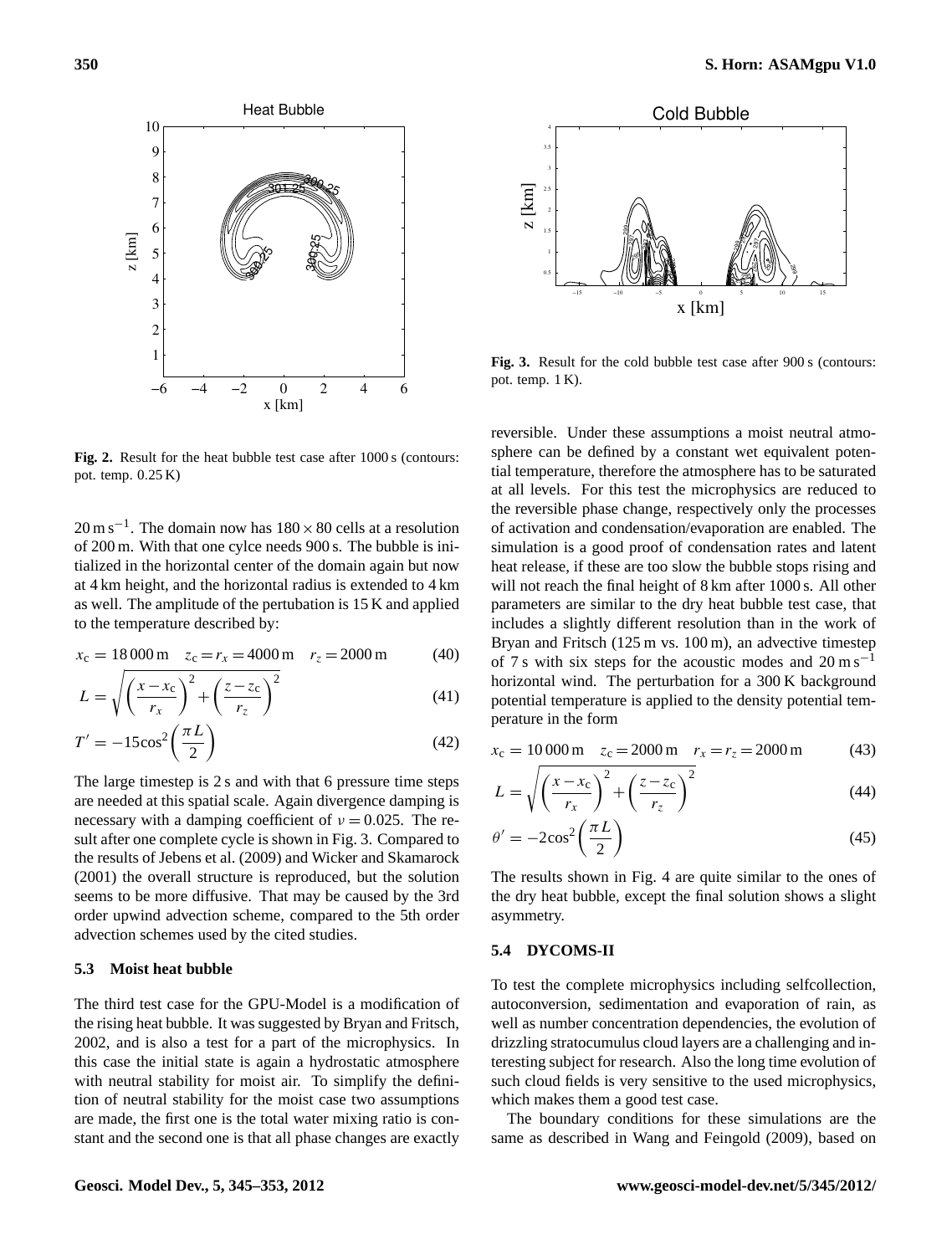

<span id="page-6-0"></span>**Fig. 4.** Result for the moist heat bubble test case after 1000 s (contours: equiv. pot. temp. 0.5 K)



**Fig. 5.** DYCOMS-II: Cloud field visualisation after 9 h for the N65 case, the green circle shows the dimension of one cloud cell and has a radius of 6.5 km

<span id="page-6-1"></span>measurements from the second research flight (RF2) during the Second Dynamics and Chemistry of Marine Stratocumulus field study (DYCOMS II) over the Pacific Ocean near the coast of California. One very interesting dynamic feature in such stratocumulus cloud layers are so called pockets of open cells (POCs). These are more or less cloud free areas surrounded by walls of shallow convective clouds (open cells) embedded in an elsewhere closed stratocumulus layer. The formation of those POCs seems to be coupled to the occurrence of drizzle [\(van Zanten et al.,](#page-8-9) [2005\)](#page-8-9).

In this context two simulations were performed to study the influence of cloud condensation nuclei density. To be able to compare the results to [Wang and Feingold](#page-8-6) [\(2009\)](#page-8-6) the



<span id="page-6-2"></span>**Fig. 6.** DYCOMS-II: domain averaged liquid water path for the Simulations with 65 mg<sup>-1</sup> (N65) and 500 mg<sup>-1</sup> (N500) initialized cloud condensation nuclei density.

first example used a concentration of  $65 \text{ mg}^{-1}$  (equivalent to units of cm<sup>-3</sup> when air density is  $1 \text{ kg m}^{-3}$ ) and in the second run 500 mg−<sup>1</sup> was used. The higher concentration produces a larger number of smaller cloud droplets, so autoconversion and drizzle formation is reduced. The result is a closed stratocumulus layer. In contrast the low concentration case produces more drizzle and the evaporation in the lower boundary layer then leads to the formation of cloud free areas surrounded by drizzling cloud walls, the open cells (see Fig. [5\)](#page-6-1). In Fig. [6](#page-6-2) the domain averaged liquid water path is shown. It decreases in the prestine simulation, while remaining at higher level in the polluted case were drizzle is suppressed. These results are also in good agreement to [Wang](#page-8-6) [and Feingold](#page-8-6) [\(2009\)](#page-8-6).

#### **5.5 First performance measurements**

The 16h integration time of this test case scenario is also used for performance measurements (see Table 1). To compare the scaling of simulation time with the number of used GPUs and domain size, several simulations with different setups were performed. In all performance test cases the vertical resolution is fixed at 60 m resulting in a domain height of 1920 m (32 cells). The horizontal size ranges from  $128 \times 128$ up to  $832 \times 832$  cells with a horizontal cell size of 125 m. With increasing domain size more GPUs are necessary to provide the needed amount of memory. Using more GPUs for small domain sizes strongly reduce efficiency because of increased communication between the graphics devices using the PCIe bus. Per block boundary between the GPUs or period boundary three cells are needed as buffers for the adjacent domain. So the effective domain size is reduced by six cells if the domain is split over several GPUs or has a period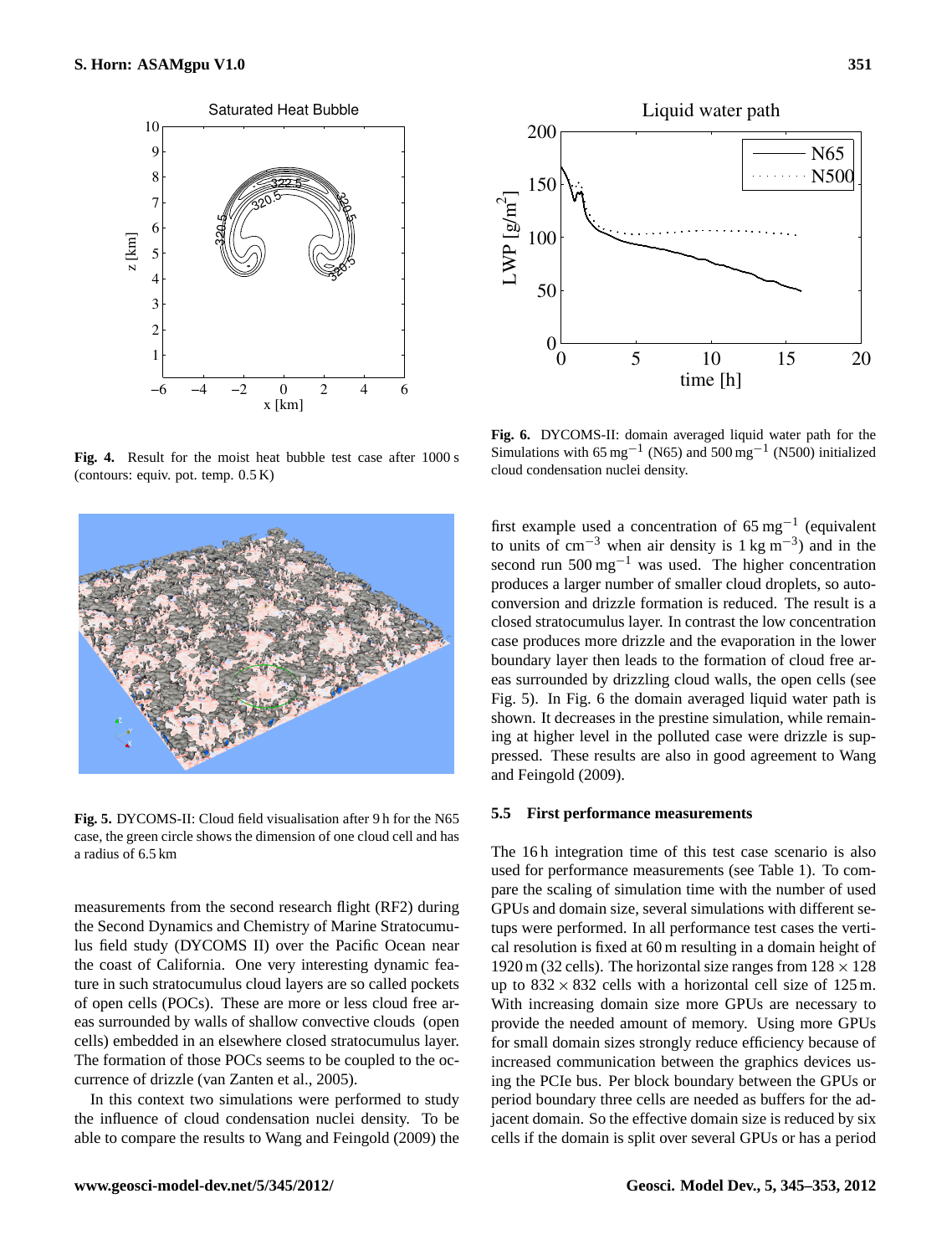| eff. domain size<br>in cells | eff.domain size<br>in $[km]$       | total number of<br>gridcells | number of GPUs                | calculation time     |
|------------------------------|------------------------------------|------------------------------|-------------------------------|----------------------|
| $122 \times 122 \times 32$   | $15.25 \times 15.25 \times 1.92$   | 524 288                      |                               | 5427 s (1.5 h)       |
| $122 \times 122 \times 32$   | $15.25 \times 15.25 \times 1.92$   | 524 288                      | 2                             | 9982 s (2.8 h)       |
| $250 \times 250 \times 32$   | $31.25 \times 31.25 \times 1.92$   | 2097152                      |                               | 24630 s (6.8 h)      |
| $250 \times 250 \times 32$   | $31.25 \times 31.25 \times 1.92$   | 2097152                      | $\mathfrak{D}_{\mathfrak{p}}$ | 20368 s (5.7 h)      |
| $506 \times 506 \times 32$   | $63.25 \times 63.25 \times 1.92$   | 8388608                      | 2                             | 68388 s (19.0 h)     |
| $506 \times 506 \times 32$   | $63.25 \times 63.25 \times 1.92$   | 8388608                      | 4                             | $51363$ s $(14.3 h)$ |
| $826 \times 826 \times 32$   | $103.25 \times 103.25 \times 1.92$ | 22 151 168                   | 4                             | 250856 s (69.7 h)    |

**Table 1.** Comparison of calculation times depending on domain size and number of used GPUs (AMD Radeon HD 5870) for 16 h integration time with 1 s timestep at  $125 \text{ m} \times 125 \text{ m} \times 60 \text{ m}$  resolution for the DYCOMS-II example.

boundary condition in the corresponding direction, e.g. a domain of  $512 \times 512 \times 32$  cells results in an effective domain size of  $500 \times 500 \times 32$ . The largest domain size is limited by the amount of available memory on one single GPU device (currently  $2 GB$ ,  $416 \times 416 \times 32$  cells per GPU). Calculations with larger domains are theoretically possible but request swapping between the GPU and main memory, resulting in unpractical calculation times. Alternatively more computational nodes like the one used here may be combined to a cluster. The bottleneck of this multi-GPU-architecture is the PCIe bus. The used explicit methods require one data exchange per neighbour block and acoustic time step. This communication overhead is the reason why using more GPUs for small domain size strongly increases computation time. For larger domains a decrease in calculation time is observable (Table 1), e.g. for 2 million gridcells two GPUs needed 82.69 % of the time one GPU needed and for 8 million gridcells the step from two to four GPUs reduced calculation time to 75.1 %.

# **6 Conclusions**

In this work an atmospheric model based on common numeric and physical approaches is presented which uses GPUs as an efficient computation platform. Simulations for simple testcases were performed as well as more complex simulations of marine stratocumulus layers. The results are promising and compareable to simulations by other groups. This new architecture enables high resolution atmospheric modeling on small efficient devices at relative low power consumption. Even simulations with cell sizes below 100 m and domain sizes beyond  $10 \text{ km} \times 10 \text{ km}$  are possible in realtime. The model was already used to study the influence of an heating island surface on the marine boundary layer [\(Engelmann](#page-7-2) [et al.,](#page-7-2) [2011\)](#page-7-2). Further development will include a cut cell approach to enable flows around complex obstacles as well as orographic structured landscapes like mountains and valleys. Also the study of deep convective systems including ice-phase physics are in focus of development.



**Fig. 7.** First performance measurement results (details in Table 1): more GPUs may decrease performance for small domains. For larger domains speedup by using more GPUs increases with domain size.

*Acknowledgements.* S. H. thanks Deutsche Forschungsgemeinschaft for their support through grants KL 611/14 and SPP 1276 "MetStröm" and the Leibniz Gemeinschaft (WGL) for support through their PAKT program, project "Hochauflösende Modellierung von Wolken und Schwerewellen".

Edited by: A. Lauer

### **References**

- <span id="page-7-1"></span>ATI Specs: [http://www.amd.com/uk/products/desktop/graphics/ati](http://www.amd.com/uk/products/desktop/graphics/ati-radeon-hd-5000/hd-5870/Pages/ati-radeon-hd-5870-specifications.aspx)[radeon-hd-5000/hd-5870/Pages/ati-radeon-hd-5870](http://www.amd.com/uk/products/desktop/graphics/ati-radeon-hd-5000/hd-5870/Pages/ati-radeon-hd-5870-specifications.aspx) [specifications.aspx,](http://www.amd.com/uk/products/desktop/graphics/ati-radeon-hd-5000/hd-5870/Pages/ati-radeon-hd-5870-specifications.aspx) 2009.
- <span id="page-7-0"></span>Bryan, G. H. and Fritsch, J. M.: A Benchmark Simulation for Moist Nonhydrostatic Numerical Models, Mon. Wea. Rev., 130, 2917– 2928, 2002.
- <span id="page-7-2"></span>Engelmann, R., Ansmann, A., Horn, S., Seifert, P., Althausen, D., Tesche, M., Esselborn, M., Fruntke, J., Lieke, K., Freudenthaler,